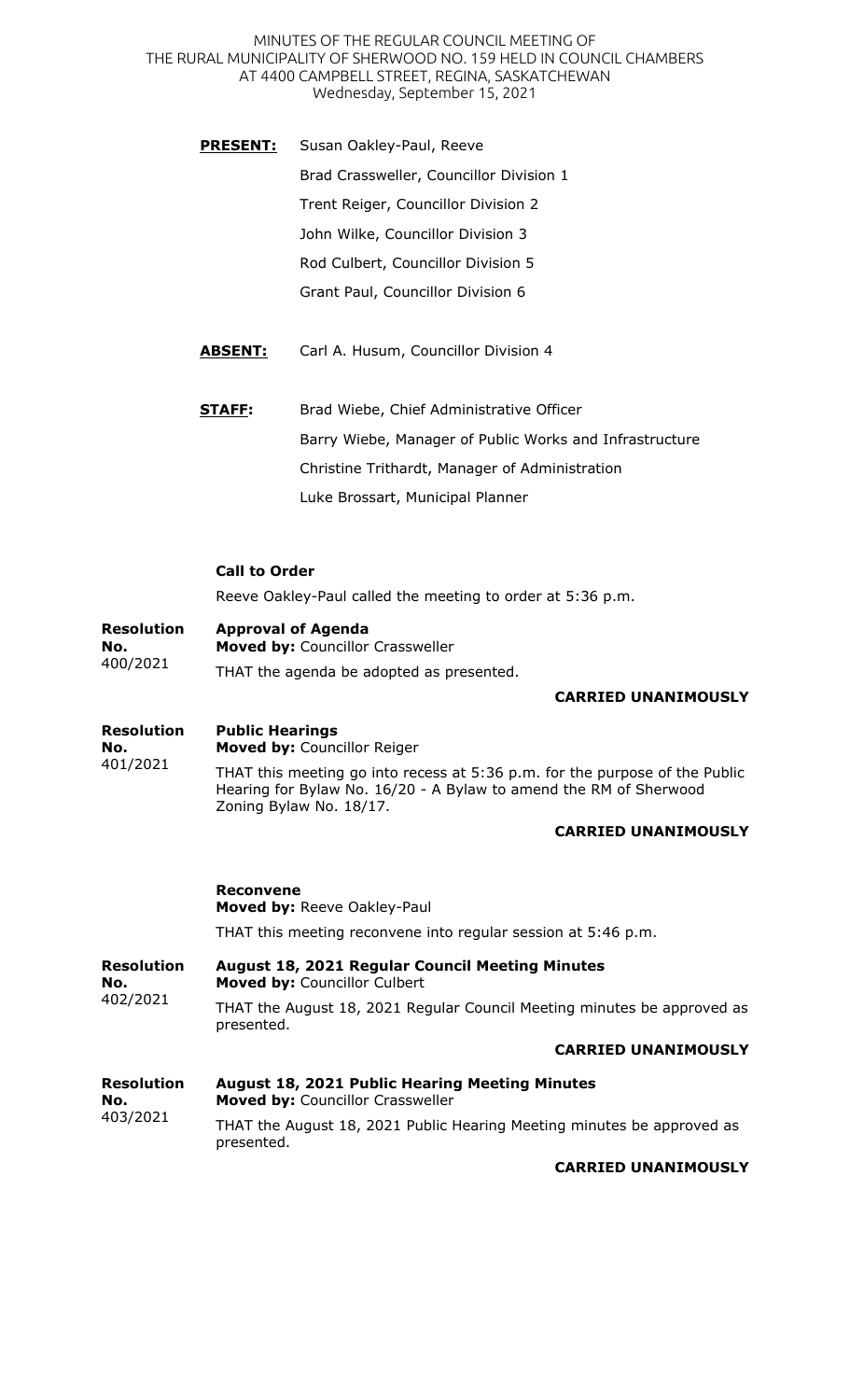| <b>Resolution</b><br>No.<br>404/2021 | DP 21-031: Discretionary Use Application for a Temporary RV<br>Storage Yard at LSD 7 & 8 SE 08-17-20 W2M<br>Moved by: Councillor Culbert                                                                                                                                                                                                                                                                                                                                                                                                                                                                                                                                                                                                                                                                      |
|--------------------------------------|---------------------------------------------------------------------------------------------------------------------------------------------------------------------------------------------------------------------------------------------------------------------------------------------------------------------------------------------------------------------------------------------------------------------------------------------------------------------------------------------------------------------------------------------------------------------------------------------------------------------------------------------------------------------------------------------------------------------------------------------------------------------------------------------------------------|
|                                      | THAT Discretionary Use DPA-21-031 for Temporary Vehicle Storage<br>(recreational vehicles and marine products) at LSD 7 & 8 SE 08-17-20 W2M<br>be <b>APPROVED</b> with the following conditions:                                                                                                                                                                                                                                                                                                                                                                                                                                                                                                                                                                                                              |
|                                      | 1. That the site shall be developed in accordance with the approved site<br>plan and that the intended use of the site is for a RV Storage Yard.                                                                                                                                                                                                                                                                                                                                                                                                                                                                                                                                                                                                                                                              |
|                                      | 2. Approval of this Vehicle Storage (recreational vehicles and marine<br>products) is only valid for 60 months (5 years) from the Development<br>Permit's Date of Issue. The applicant shall notify the R.M. in writing if<br>the project requires an extension to the Development Permit.                                                                                                                                                                                                                                                                                                                                                                                                                                                                                                                    |
|                                      | 3. Prior to any permanent development or subdivision on the site a<br>professionally prepared concept plan shall be required.                                                                                                                                                                                                                                                                                                                                                                                                                                                                                                                                                                                                                                                                                 |
|                                      | 4. The lot be kept free of refuse, and activities on-site shall not be a<br>nuisance as per Bylaw 07-15.                                                                                                                                                                                                                                                                                                                                                                                                                                                                                                                                                                                                                                                                                                      |
|                                      | 5. Prior to any aggregate being added to the site, a road haul and road<br>maintenance agreement is to be negotiated between the RM of<br>Sherwood, The Ministry of Highways, and the Applicant.                                                                                                                                                                                                                                                                                                                                                                                                                                                                                                                                                                                                              |
|                                      | 6. Drainage shall be maintained on-site and not negatively affect adjacent<br>properties. The provision of a site grading and drainage plan prepared<br>by a professional engineer shall be provided and approved by the RM<br>prior to commencement of development. The drainage plan shall be to<br>the satisfaction of the Municipality and the Regina Bypass and is to be<br>prepared at the cost of the developer. No development except for gravel<br>storage shall take place prior to the completion and acceptance of the<br>drainage and grading plan [Section 169(2) of the Planning and<br>Development Act, 2007]. Prior to any gravel/aggregate being added to<br>the site, a stockpile location shall be proposed by Associated<br>Engineering during the required Grading and Drainage review. |
|                                      | 7. Construction of any buildings shall not commence until a building permit<br>has been issued.                                                                                                                                                                                                                                                                                                                                                                                                                                                                                                                                                                                                                                                                                                               |
|                                      | 8. The landowner is responsible for all costs of the servicing and<br>development of the property.                                                                                                                                                                                                                                                                                                                                                                                                                                                                                                                                                                                                                                                                                                            |
|                                      | 9. Access to site must be from the existing approach from the Service<br>Road. Any changes shall require an application to the Ministry of<br>Highways.                                                                                                                                                                                                                                                                                                                                                                                                                                                                                                                                                                                                                                                       |
|                                      | 10. This permit is subject to the standards and requirements of Provincial<br>Regulations, and all other applicable bylaws and requirements.                                                                                                                                                                                                                                                                                                                                                                                                                                                                                                                                                                                                                                                                  |
|                                      | 11. Applicant to provide as-built drawings with engineer certification that<br>site development is in accordance with approved plans.                                                                                                                                                                                                                                                                                                                                                                                                                                                                                                                                                                                                                                                                         |
|                                      | 12. Circulated Government Agency comments are forthcoming and will be<br>appended to this permit.                                                                                                                                                                                                                                                                                                                                                                                                                                                                                                                                                                                                                                                                                                             |
|                                      | <b>CARRIED UNANIMOUSLY</b>                                                                                                                                                                                                                                                                                                                                                                                                                                                                                                                                                                                                                                                                                                                                                                                    |
| <b>Resolution</b><br>No.             | <b>Recess</b><br>Moved by: Councillor Wilke                                                                                                                                                                                                                                                                                                                                                                                                                                                                                                                                                                                                                                                                                                                                                                   |
| 405/2021                             | THAT this meeting go into recess at 6:15 p.m.                                                                                                                                                                                                                                                                                                                                                                                                                                                                                                                                                                                                                                                                                                                                                                 |

### **CARRIED UNANIMOUSLY**

## **Reconvene**

**Moved by:** Reeve Oakley-Paul THAT this meeting reconvene into regular session at 6:43 p.m.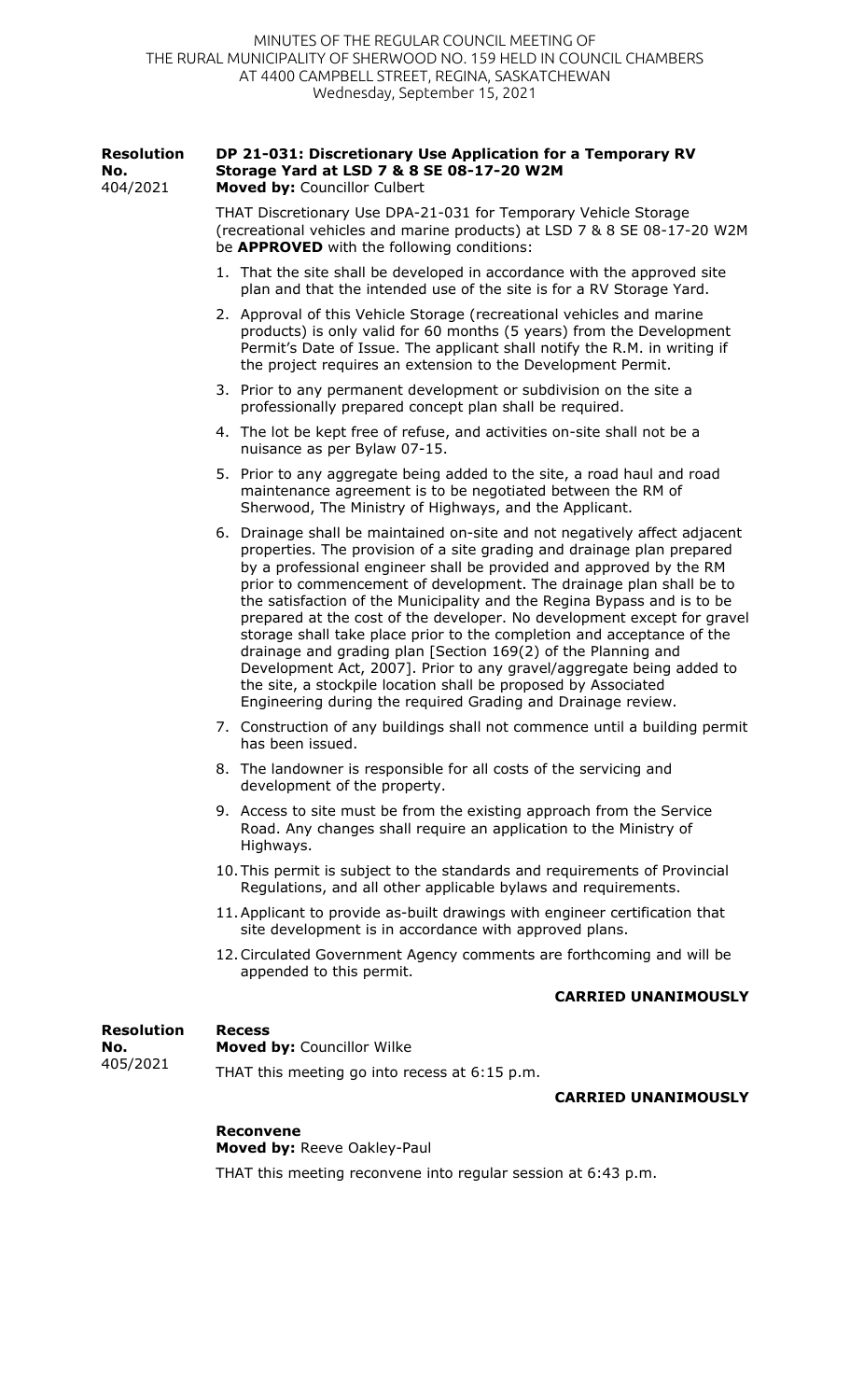MINUTES OF THE REGULAR COUNCIL MEETING OF THE RURAL MUNICIPALITY OF SHERWOOD NO. 159 HELD IN COUNCIL CHAMBERS AT 4400 CAMPBELL STREET, REGINA, SASKATCHEWAN Wednesday, September 15, 2021

| <b>Resolution</b><br>No.<br>406/2021 | <b>Financial Update &amp; Monthly Financial Reports</b><br>Moved by: Councillor Culbert                                                                                                                                   |
|--------------------------------------|---------------------------------------------------------------------------------------------------------------------------------------------------------------------------------------------------------------------------|
|                                      | THAT the Monthly Financial Reports for August 2021 be accepted as<br>information and filed.                                                                                                                               |
|                                      | <b>CARRIED UNANIMOUSLY</b>                                                                                                                                                                                                |
| <b>Resolution</b><br>No.<br>407/2021 | <b>Monthly Reserve Fund Summary</b><br>Moved by: Councillor Culbert                                                                                                                                                       |
|                                      | THAT the Monthly Reserve Fund Summary for August 2021 be accepted as<br>information and filed.                                                                                                                            |
|                                      | <b>CARRIED UNANIMOUSLY</b>                                                                                                                                                                                                |
| <b>Resolution</b><br>No.             | <b>List of Accounts for Review</b><br>Moved by: Councillor Wilke                                                                                                                                                          |
| 408/2021                             | THAT cheque numbers 19665 to 19711 totaling \$196,455.70 for August<br>2021, as outlined in the List of Accounts for Review, attached to and<br>forming part of these minutes, be accepted as information and filed; and, |
|                                      | THAT the Payroll and Electronic Funds Transfers for August 2021 totaling<br>\$5,718,527.55 be ratified.                                                                                                                   |
|                                      | <b>CARRIED UNANIMOUSLY</b>                                                                                                                                                                                                |
| <b>Resolution</b><br>No.<br>409/2021 | <b>Public Works Operations and Projects Update - August</b><br>Moved by: Councillor Reiger                                                                                                                                |
|                                      | THAT the August Public Works Operations and Projects Update report be<br>accepted as information and filed.                                                                                                               |
|                                      | <b>CARRIED UNANIMOUSLY</b>                                                                                                                                                                                                |
| <b>Resolution</b><br>No.<br>410/2021 | Recessed Pavement on Rge Rd 2212 (South of Dewdney Avenue)<br>Moved by: Councillor Crassweller                                                                                                                            |
|                                      | THAT the Recessed Pavement on Rge Rd 2212 (South of Dewdney Avenue)<br>report be accepted as information and filed.                                                                                                       |
|                                      | <b>CARRIED UNANIMOUSLY</b>                                                                                                                                                                                                |
| <b>Resolution</b><br>No.             | Bylaw No. 16/20 - Zoning Bylaw No. 18/17 Amendment<br>Moved by: Councillor Culbert                                                                                                                                        |
| 411/2021                             | THAT Bylaw No. 16/20 - A Bylaw to amend the RM of Sherwood Zoning<br>Bylaw No. 18/17, be read a second time.                                                                                                              |
|                                      | <b>CARRIED UNANIMOUSLY</b>                                                                                                                                                                                                |
| <b>Resolution</b><br>No.<br>412/2021 | Bylaw No. 16/20 - Zoning Bylaw No. 18/17 Amendment<br>Moved by: Councillor Crassweller                                                                                                                                    |
|                                      | THAT Bylaw No. 16/20 - A Bylaw to amend the RM of Sherwood Zoning<br>Bylaw No. 18/17, be read a third time and hereby adopted.                                                                                            |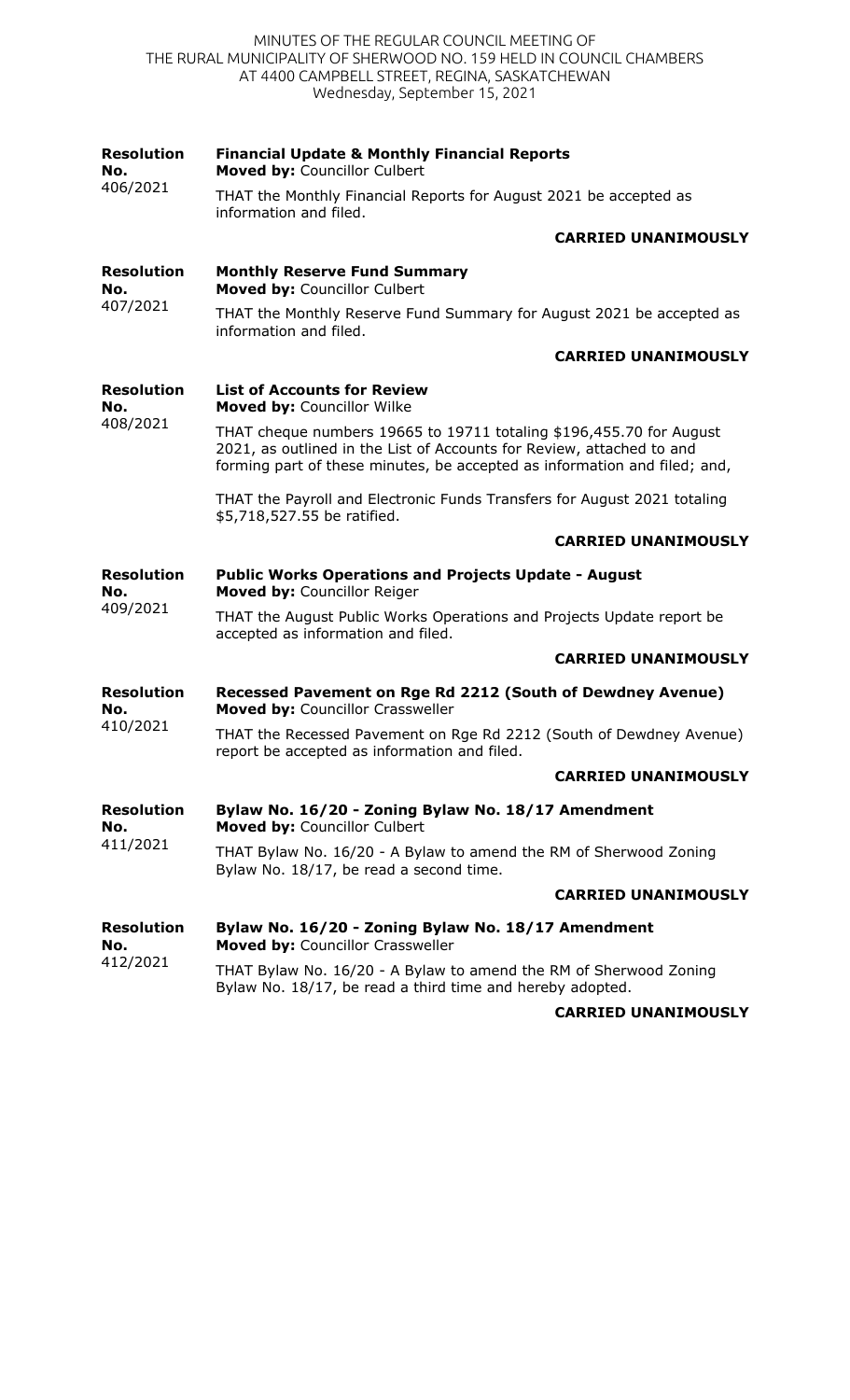| <b>Resolution</b><br>No.<br>413/2021 | DP 21-024: Discretionary Use Application for a Group Home located<br>at SW 2-18-19 W2M Proposed Parcel B, HWY 46<br>Moved by: Councillor Culbert                                                                                                                                                                   |
|--------------------------------------|--------------------------------------------------------------------------------------------------------------------------------------------------------------------------------------------------------------------------------------------------------------------------------------------------------------------|
|                                      | THAT Discretionary Use DPA 21-024 for Institutional Use at SW 2-18-19-<br>W2M Proposed Parcel B Hwy 46 be approved with the following conditions:                                                                                                                                                                  |
|                                      | 1. That the site shall be developed in accordance with the approved site<br>plan and that the intended use of the building is for a Group Home.                                                                                                                                                                    |
|                                      | 2. The lot be kept free of refuse, and activities on-site shall not be a<br>nuisance as per Bylaw 07-15.                                                                                                                                                                                                           |
|                                      | 3. Construction of building shall not commence until a building permit has<br>been issued.                                                                                                                                                                                                                         |
|                                      | 4. Prior to operation, details regarding water and sewage facilities must be<br>submitted to and approved by Saskatchewan Health Authority including<br>but not limited to: protection from contamination, treatment methods,<br>results of water quality testing, and type of sewage disposal system.             |
|                                      | 5. The landowner is responsible for all costs of the servicing and<br>development of the property, including any fees and requirements<br>stipulated by the City of Regina, pursuant to the Extra Municipal<br>Servicing Policy.                                                                                   |
|                                      | 6. A landscaping plan shall be prepared by a professional landscape<br>architect and submitted to the Rural Municipality of Sherwood for<br>approval and a deposit consisting of 100% of the cost of landscaping<br>prior to a building permit approval.                                                           |
|                                      | 7. Access to site must be from Prince of Wales Drive, and the applicant<br>must submit an approach construction application prior to construction<br>of any new approaches.                                                                                                                                        |
|                                      | 8. This permit is subject to the standards and requirements of Provincial<br>Regulations, and all other applicable bylaws and requirements.                                                                                                                                                                        |
|                                      | 9. Applicant to provide as-built drawings with engineer certification that<br>site development is in accordance with approved plans.                                                                                                                                                                               |
|                                      | <b>CARRIED UNANIMOUSLY</b>                                                                                                                                                                                                                                                                                         |
| <b>Resolution</b><br>No.<br>414/2021 | SU 21-013: Surface Parcel Subdivision to separate four 4.05 hectare<br>(10 acre) parcels from two source quarter sections located at SW &<br>SE 1/4 16-16-19 W2M<br>Moved by: Councillor Crassweller                                                                                                               |
|                                      | THAT proposed subdivision application SU 21-013 (Community Planning File<br>R0633-21R), which intends to subdivide four 4.05ha (10.00ac) parcels from<br>two source quarter sections located at SW & SE 1/4 16-16-19-W2M be<br>recommended for approval by Community Planning with the following<br>consideration: |
|                                      | 1. 10 metre (32.8 ft.) width of Road widening to be dedicated by plan of<br>survey along the frontage of Township Road 162 (Over Dimension<br>Route).                                                                                                                                                              |

- 2. 5 metre (16.4 ft.) width of Road widening to be dedicated by plan of survey along the front of Range Road 2194.
- 3. Provision of cash-in-lieu of Municipal Reserve to the Municipality as required by Community Planning.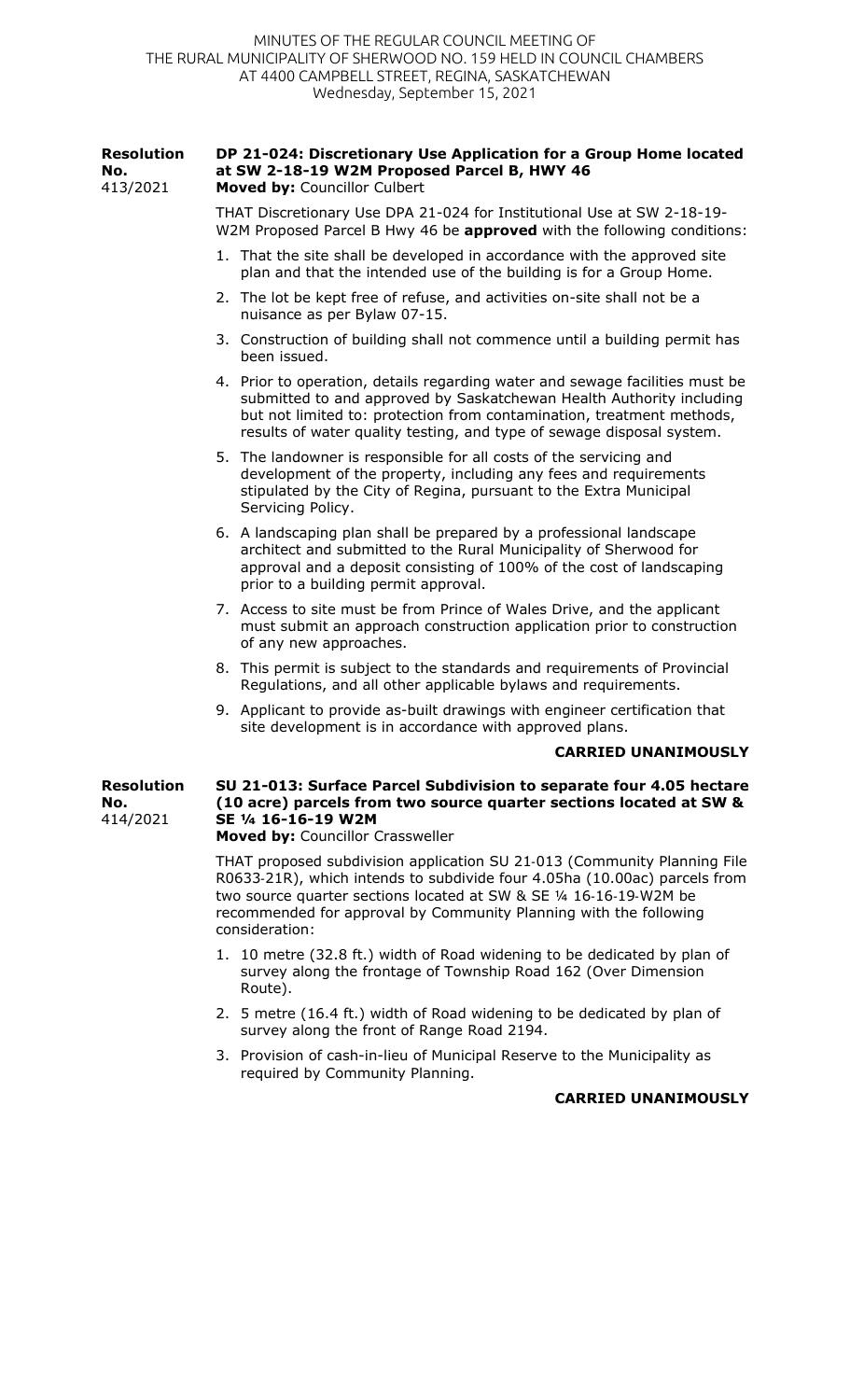### **Resolution No.**  415/2021 **SU 21-014: Surface Parcel Subdivision to separate one 8.09 hectare (20 acre) parcel from source quarter section located at SE ¼ 21-16- 21 W2M**

**Moved by:** Councillor Wilke

THAT proposed subdivision application SU 21-014 (Community Planning File R0647-21R), which intends to subdivide one 8.09ha (20.00ac) parcel from a source quarter section located at SE ¼ 21-16-21-W2M be recommended for approval by Community Planning with the following consideration:

1. 5 metre (16.4 ft.) width of Road widening to be dedicated by plan of survey along the frontage of Range Road 2213 (Future Over Dimension Route).

## **CARRIED UNANIMOUSLY**

### **Resolution No.**  416/2021 **SU 21-015: Surface Parcel Subdivision to separate one 5.25 hectare (12.98 acre) parcel from source quarter section located at SE ¼ 21- 17-21 W2M**

**Moved by:** Councillor Paul

THAT proposed subdivision application SU 21-015 (Community Planning File R0619-21R), which intends to subdivide one 5.25ha (12.98ac) parcel from a source quarter section located at SE ¼ 21-17-21-W2M be recommended for approval by Community Planning with the following considerations:

- 1. 5 metre (16.4 ft.) width of Road widening to be dedicated by plan of survey along the frontage of Range Road 2213.
- 2. That the applicant enters into a Drainage Easement Agreement with the RM of Sherwood to ensure that the drainage channel within the source quarter section is recognized and remains unabated.

### **CARRIED UNANIMOUSLY**

| Resolution<br>No.<br>417/2021 | September.2021 - Administration Update<br><b>Moved by: Councillor Crassweller</b>        |
|-------------------------------|------------------------------------------------------------------------------------------|
|                               | THAT the September Administration Update report be accepted as<br>information and filed. |
|                               | <b>CADDIEN IINANT</b>                                                                    |

## **CARRIED UNANIMOUSLY**

#### **Resolution 2021 Christmas Hours**

**No.**  418/2021

419/2021

**Moved by:** Councillor Crassweller

THAT the RM of Sherwood Administration office be closed from Noon, Thursday, December 23rd, 2021 and reopen on Tuesday, January 4th, 2022.

### **CARRIED UNANIMOUSLY**

#### **Resolution No. 2021 SARM Midterm Convention Moved by:** Councillor Crassweller

THAT the Chief Administrative Officer, Managers and any Member of Council that are interested, attend the Saskatchewan Association of Rural Municipalities (SARM) 2021 Midterm Convention in Regina, SK from November 9th & 10th, 2021; and,

THAT Councillor Wilke and Councillor Husum be appointed as Voting Delegates at the Saskatchewan Association of Rural Municipalities (SARM) 2021 Midterm Convention.